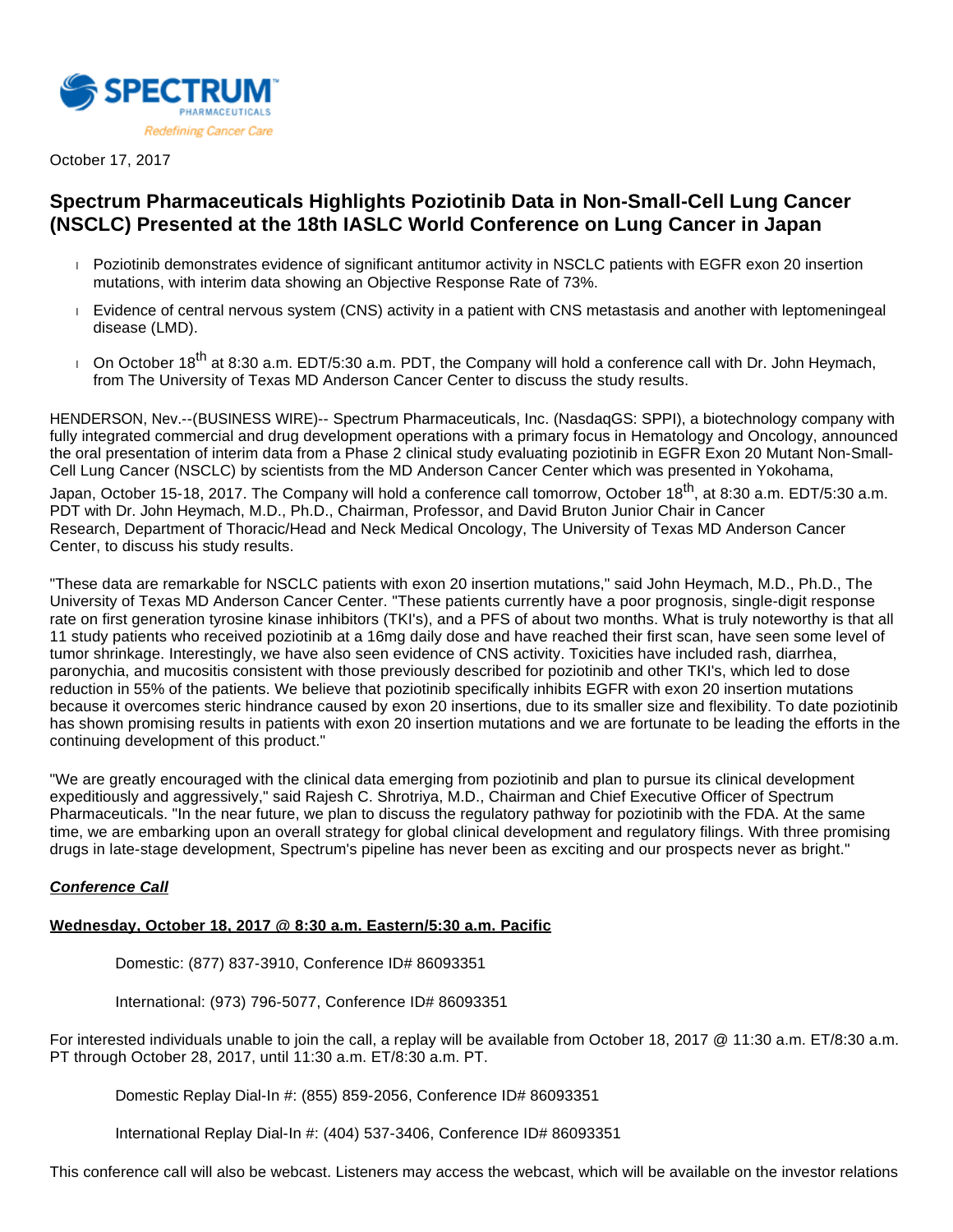page of Spectrum Pharmaceuticals' website: [www.sppirx.com](http://cts.businesswire.com/ct/CT?id=smartlink&url=http%3A%2F%2Fwww.sppirx.com&esheet=51700873&newsitemid=20171017006868&lan=en-US&anchor=www.sppirx.com&index=1&md5=326de43d32deb9873027b3a3e97f70f1) on October 18, 2017, at 8:30 a.m. Eastern/5:30 a.m. Pacific.

#### **About Poziotinib**

Poziotinib is a novel, oral pan-HER inhibitor that irreversibly blocks signaling through the Epidermal Growth Factor Receptor (EGFR, HER) Family of tyrosine-kinase receptors, including HER1 (erbB1; EGFR), HER2 (erbB2), and HER4 (erbB4), and importantly, also HER receptor mutations; this, in turn, leads to the inhibition of the proliferation of tumor cells that overexpress these receptors. Mutations or overexpression/amplification of EGFR family receptors have been associated with a number of different cancers, including non-small-cell lung cancer (NSCLC), breast cancer, and gastric cancer. Spectrum received exclusive license to develop, manufacture, and commercialize worldwide excluding Korea and China from Hanmi Pharmaceuticals. Poziotinib is currently being investigated by Spectrum and Hanmi in several mid-stage trials in multiple solid tumor indications.

#### **About the WCLC**

The World Conference on Lung Cancer (WCLC) is the world's largest meeting dedicated to lung cancer and other thoracic malignancies, attracting over 6,000 researchers, physicians, and specialists from more than 100 countries. The goal is to disseminate the latest scientific achievements; increase awareness, collaboration, and understanding of lung cancer; and to help participants implement the latest developments across the globe. Organized under the theme of "Synergy to Conquer Lung Cancer," the conference covers a wide range of disciplines and unveils several research studies and clinical trial results. For more information, visit [http://wclc2017.iaslc.org/](http://cts.businesswire.com/ct/CT?id=smartlink&url=http%3A%2F%2Fwclc2017.iaslc.org%2F&esheet=51700873&newsitemid=20171017006868&lan=en-US&anchor=http%3A%2F%2Fwclc2017.iaslc.org%2F&index=2&md5=d2c2b91b015fe65aed42f04359d20d89).

#### **About Spectrum Pharmaceuticals, Inc.**

Spectrum Pharmaceuticals is a leading biotechnology company focused on acquiring, developing, and commercializing drug products, with a primary focus in Hematology and Oncology. Spectrum currently markets six hematology/oncology drugs, and has an advanced stage pipeline that has the potential to transform the Company. Spectrum's strong track record for inlicensing and acquiring differentiated drugs, and expertise in clinical development have generated a robust, diversified, and growing pipeline of product candidates in advanced-stage Phase 2 and Phase 3 studies. More information on Spectrum is available at [www.sppirx.com.](http://cts.businesswire.com/ct/CT?id=smartlink&url=http%3A%2F%2Fwww.sppirx.com&esheet=51700873&newsitemid=20171017006868&lan=en-US&anchor=www.sppirx.com&index=3&md5=ef5fe47ebd9123de21798f97223b1598)

Forward-looking statement — This press release may contain forward-looking statements regarding future events and the future performance of Spectrum Pharmaceuticals that involve risks and uncertainties that could cause actual results to differ materially. These statements are based on management's current beliefs and expectations. These statements include, but are not limited to, statements that relate to Spectrum's business and its future, including certain company milestones, Spectrum's ability to identify, acquire, develop and commercialize a broad and diverse pipeline of late-stage clinical and commercial products, the timing and results of FDA decisions, and any statements that relate to the intent, belief, plans or expectations of Spectrum or its management, or that are not a statement of historical fact. Risks that could cause actual results to differ include the possibility that Spectrum's existing and new drug candidates may not prove safe or effective, the possibility that our existing and new applications to the FDA and other regulatory agencies may not receive approval in a timely manner or at all, the possibility that our existing and new drug candidates, if approved, may not be more effective, safer or more cost efficient than competing drugs, the possibility that our efforts to acquire or in-license and develop additional drug candidates may fail, our dependence on third parties for clinical trials, manufacturing, distribution and quality control and other risks that are described in further detail in the Company's reports filed with the Securities and Exchange Commission. The Company does not plan to update any such forward-looking statements and expressly disclaims any duty to update the information contained in this press release except as required by law.

SPECTRUM PHARMACEUTICALS, INC.<sup>®</sup> is a registered trademarks of Spectrum Pharmaceuticals, Inc and its affiliate. REDEFINING CANCER CARE™ and the Spectrum Pharmaceuticals logos are trademarks owned by Spectrum Pharmaceuticals, Inc. Any other trademarks are the property of their respective owners.

© 2017 Spectrum Pharmaceuticals, Inc. All Rights Reserved

View source version on [businesswire.com:](http://businesswire.com/) <http://www.businesswire.com/news/home/20171017006868/en/>

Spectrum Pharmaceuticals, Inc. Shiv Kapoor Vice President, Strategic Planning & Investor Relations (702) 835-6300 [InvestorRelations@sppirx.com](mailto:InvestorRelations@sppirx.com)